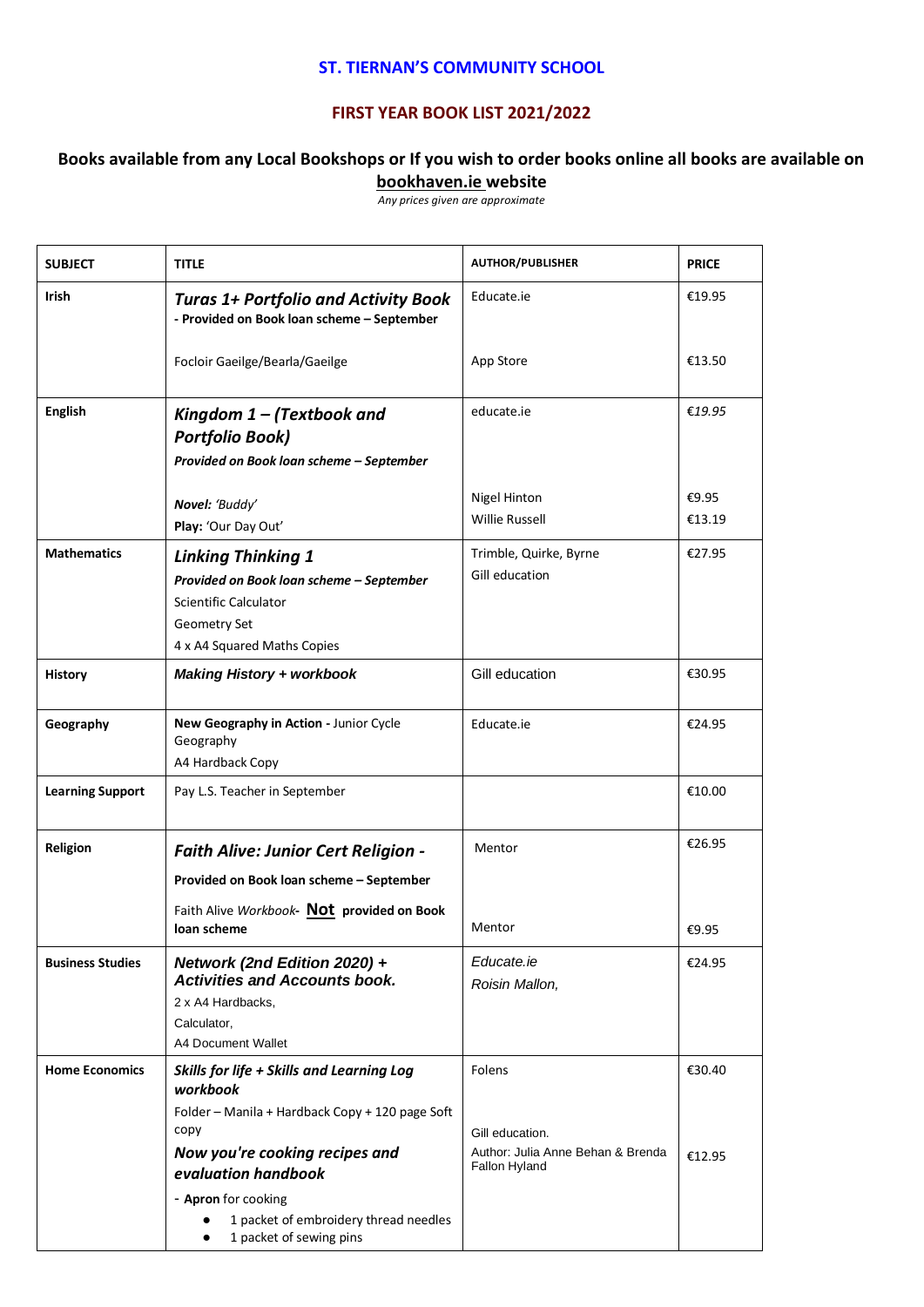| <b>Science</b>                                                      | <b>Exploring Science: Textbook (2rd)</b><br>٠<br>Edition)                                                                                                                                                                                                                                                             | M O'Callaghan, S Reilly and A<br>Seery (Edco) | €30.95             |
|---------------------------------------------------------------------|-----------------------------------------------------------------------------------------------------------------------------------------------------------------------------------------------------------------------------------------------------------------------------------------------------------------------|-----------------------------------------------|--------------------|
|                                                                     | <b>Junior Cert. Science Revision</b><br>1 Hardback Science Copy                                                                                                                                                                                                                                                       | John Cullen (Mentor)                          | €8.95              |
| French                                                              | Allons-y 1 + Workbook (1st Edition)<br>French Dictionary                                                                                                                                                                                                                                                              | educate.ie                                    | €19.95<br>€7.50    |
| <b>Music</b>                                                        | 'Maestro' Textbook & Composition<br>Portfolio - Nathan Barrett.                                                                                                                                                                                                                                                       | Educate.ie                                    | €34.95             |
| Art                                                                 | A2 Cardboard Folder<br>$\bullet$<br>Art pack to be decided in September.                                                                                                                                                                                                                                              |                                               | €20.00 -<br>€25.00 |
| <b>Technical Graphics</b>                                           | <b>Graphics Solutions: New Junior Cycle</b><br><b>Graphics-</b><br>Provided on Book loan scheme - September<br>Equipment needed:<br>30/60 Degree Set Square<br>45 Degree Set Square<br>Protractor<br>Drawing Board<br>T-Square<br>H-Pencil<br><b>Drawing Compass</b><br>A3 Vinyl folder with handle.<br>A4 Sketch Pad | DCG Solutions.ie                              | €27.00             |
| <b>Materials</b><br><b>Technology Wood</b>                          | <b>Junior Cycle Wood Technology</b><br><b>Colouring Pencils</b><br>Hardback Copybooks                                                                                                                                                                                                                                 | Michael Cross (EDCO)                          | €29.95             |
| <b>Metalwork</b>                                                    | <b>Junior Cycle Engineering</b>                                                                                                                                                                                                                                                                                       | brighterminds.ie                              |                    |
| <b>SPHE</b>                                                         | SPHE student pack: €10.00 paid to SPHE teacher<br>in September.                                                                                                                                                                                                                                                       |                                               | €10.00             |
| <b>PHYSICAL</b><br><b>EDUCATION</b><br>(New Wellbeing<br>Programme) | Active for life student workbook<br>Provided on loan scheme                                                                                                                                                                                                                                                           | Folens                                        | €15.30             |
| <b>CSPE</b>                                                         | Stand Up, Speak Up!<br>Provided on book loan scheme                                                                                                                                                                                                                                                                   | Gearoidín O'Dwyer & Hugh<br><b>Holmes</b>     | €18.95             |
| <b>ALL CLASSES</b>                                                  | Journal, Photocopying, Locker / Storage and<br>Insurance                                                                                                                                                                                                                                                              |                                               | €50.00             |